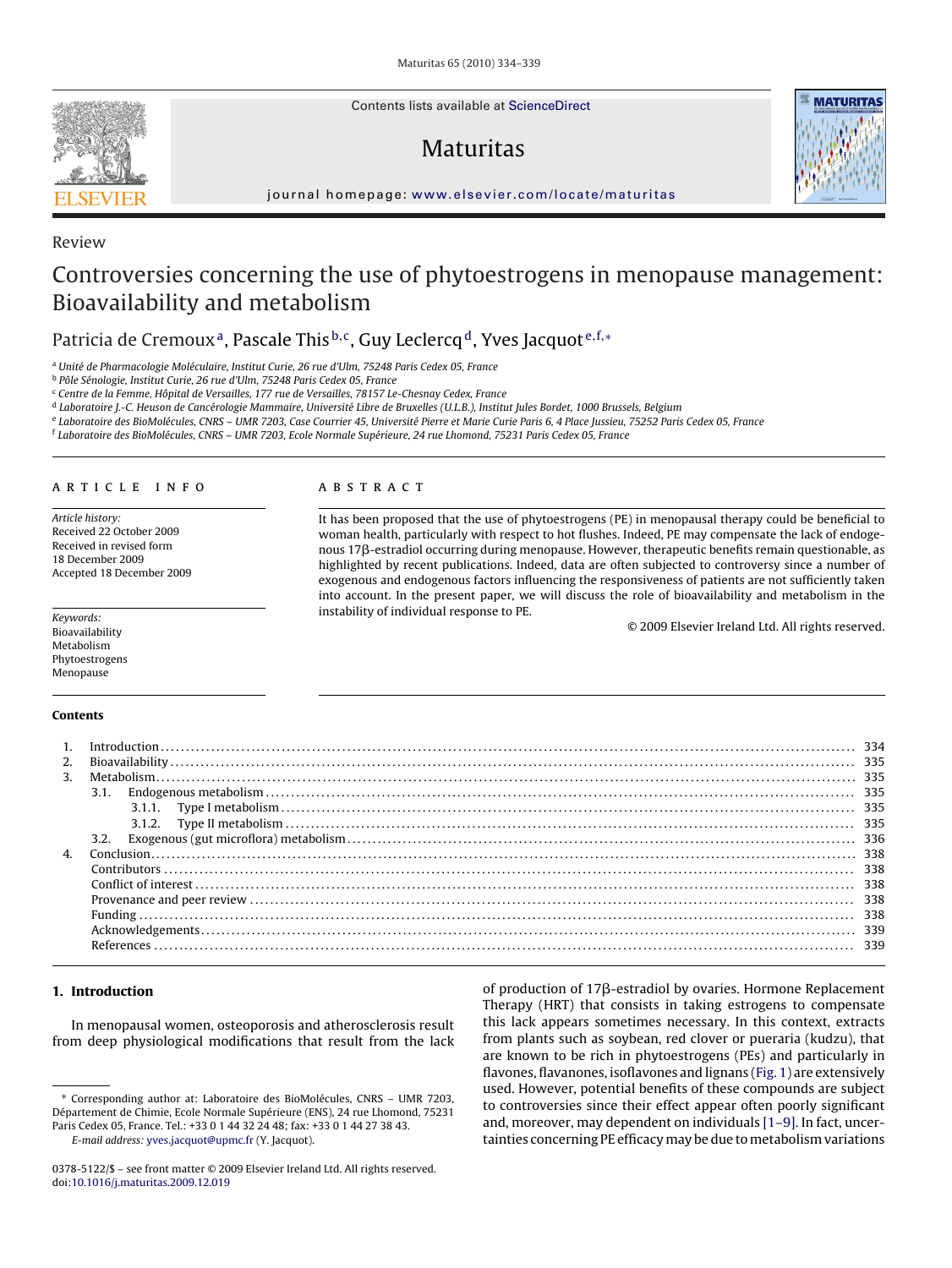<span id="page-1-0"></span>

**Fig. 1.** General structure of flavonoids and lignans.

from one woman to another as well as to the lack of selectivity and specificity. In this first section, we focus on PE bioavailability and metabolism, the latter being influenced by enzyme polymorphism, diet and related gut bacteria. Based on recent publications, we argue in the present paper such obviousness.

#### **2. Bioavailability**

Except for flavanols, most of PE are absorbed under their glycoside form which is not easily assimilated by the intestine and the stomach [\[10,11\].](#page-5-0) After a hydrolysis step by endogenous and exogenous (gut microflora) enzymes, they are transformed into aglycones, allowing therefore a more efficient passing through the digestive barrier. Thus, the bioavailability of flavonoids varies in function of the chemical structure (aglycone/conjugated derivatives, chemical family) of the molecules that compose PE mixtures (exemplified in Ref. [\[12\]\)](#page-5-0) as well as of the presence/absence of required specific bacterial enzymes [\[13\].](#page-5-0)

PE interact strongly with plasmatic proteins such as albumin but slightly with lipoproteins [\[14\].](#page-5-0) This suggests that they may interfere, in the context of poly-therapies, with drug delivery and clearance. Moreover, these features are, in part, relevant to the poor bioavailability and to the weak activity displayed by PE.

Remarkably, an unpredictable release of PE from fatty tissues may occur since the latter is a major site of storage for PEs. Weight (and therefore lipid) excess which occurs in 40% of women in menopause may therefore correlate with an increase of PE in fatty tissues and, therefore, variable PE plasmatic concentrations due to unpredictable PE releases from fatty tissues to blood. Likewise, expression of aromatase whose activity (i.e. transformation of androgens into estrogens) is highly expressed in adipose tissues, increases as the body mass index (BMI) increases. Most PE, such as genistein, enterolactone or enterodiol and some other diphenols interfering with aromatase expression and activity as they are competitive inhibitors [\[15,16\], t](#page-5-0)hey could inhibit the endogenous production of 17β-estradiol, inducing therefore opposite effects than those required! Indeed, this aromatase inhibitory effect, similar to that induced by the aromatase inhibitors used in the context of breast cancer (i.e. exemestane, letrozole or anastrozole), may logically increase osteoporosis, a disease usually observed in postmenopausal women and against which PE are expected to be active. Thus, body mass index (BMI) should be considered to determine PE dosages in the context of HRT. Of note, the aromatase inhibitory effects displayed by PEs depending upon their chemical structure, the exact composition of PEs in preparations should be precisely indicated. Amazingly, these observations suggest that the anti-estrogenic component of PEs may depend on their aromatase inhibitory activity whereas their estrogenic activity would depend on their estrogen receptor agonist activity. In a physiological context, both effects may compensate each other (depending on the chemical structure of PEs), explaining therefore why PEs are weakly active in vivo when compared to their action in vitro.

#### **3. Metabolism**

#### 3.1. Endogenous metabolism

#### 3.1.1. Type I metabolism

Endogenous enzymes implied in type I (degradation) metabolism are crucial for PE assimilation. A number of these enzymes being subject to polymorphism and genetic instability, the production of active metabolites may logically depend upon the women's genotype. The main enzymatic mechanism related to type I metabolism are principally associated with deglycosylating and CYP enzymes.

After deglycosylation by lactate-phlorizin-hydrolases (which are present in the brush border of the small intestine [\[17\]\)](#page-5-0) or by small intestine and liver  $\beta$ -glucosidases [\[18\], C](#page-5-0)YP enzymes (CYP17, CYPA1, CYPA2, CYPA4, CYPB6, CYPC9) degrade flavonoids into a variety of metabolites according to various reactions such as dehydrogenation, hydroxylation or O-demethylation [\(Fig. 2\)](#page-2-0) [\[19–22\].](#page-5-0) Depending upon polymorphism, CYP affect differently the bioavail $a$ bility of 17 $\beta$ -estradiol and flavonoids, making therefore bone metabolism and protection against breast cancer variable from one woman to one other, as observed in Japanese women [\[21\]. I](#page-5-0)n this same context, it should be stressed that CYP17, CYPA2 and CYP2C17  $polymorphism$ s may change metabolism of 17 $\beta$ -estradiol as well as of PE and may increase the susceptibility of patients to breast cancer, as shown in Thai women [\[23\].](#page-5-0)

#### 3.1.2. Type II metabolism

Type II (conjugation) metabolism contributes to the increase of the urinary excretion of PEs. It occurs principally in intestine and requires specific enzymes such as catechol-O-methyltransferase (COMT), sulfotransferases (SULTs) and  $\beta$ -glucuronidases [\[24\].](#page-5-0)

- O-methylation has been observed on the catechol moiety of flavonoid derivatives such as 7-glucuronide quercetin and 3-Oglucuronide quercetin. This reaction is catalyzed by COMT, an enzyme that is subject to genetic polymorphism. Interestingly, this feature corroborates bone mineral density changes. Even if methyl transfer is, in this medical context, a minor route for PE metabolism, it constitutes an alternative to sulfation [\[24\].](#page-5-0)
- Cytosolic sulfotransferases (principally SULT1A1, SULT1A2, SULT1A3 and SULT1C2 [\[25\]\)](#page-5-0) catalyze the transfer of sulfate ions from 3 -phosphoadenosine-5 -phosphosulfate to the hydoxyl in positions 7 or/and in position  $4'$  of flavonoids ([Fig. 3\).](#page-2-0) As COMT, genetic polymorphism associated with SULTs modifies bone mineral density [\[26\].](#page-5-0) Remarkably, sulfation sites are decisive for estrogenicity: sulfation in position 4' leads to a modest estrogenicity whereas sulfation in position 7 induces a stronger estrogenicity [\[27\].](#page-5-0) This observation suggests that mono-sulfation/disulfation may have significant repercussions on transcription. In this context, it is noteworthy that acti-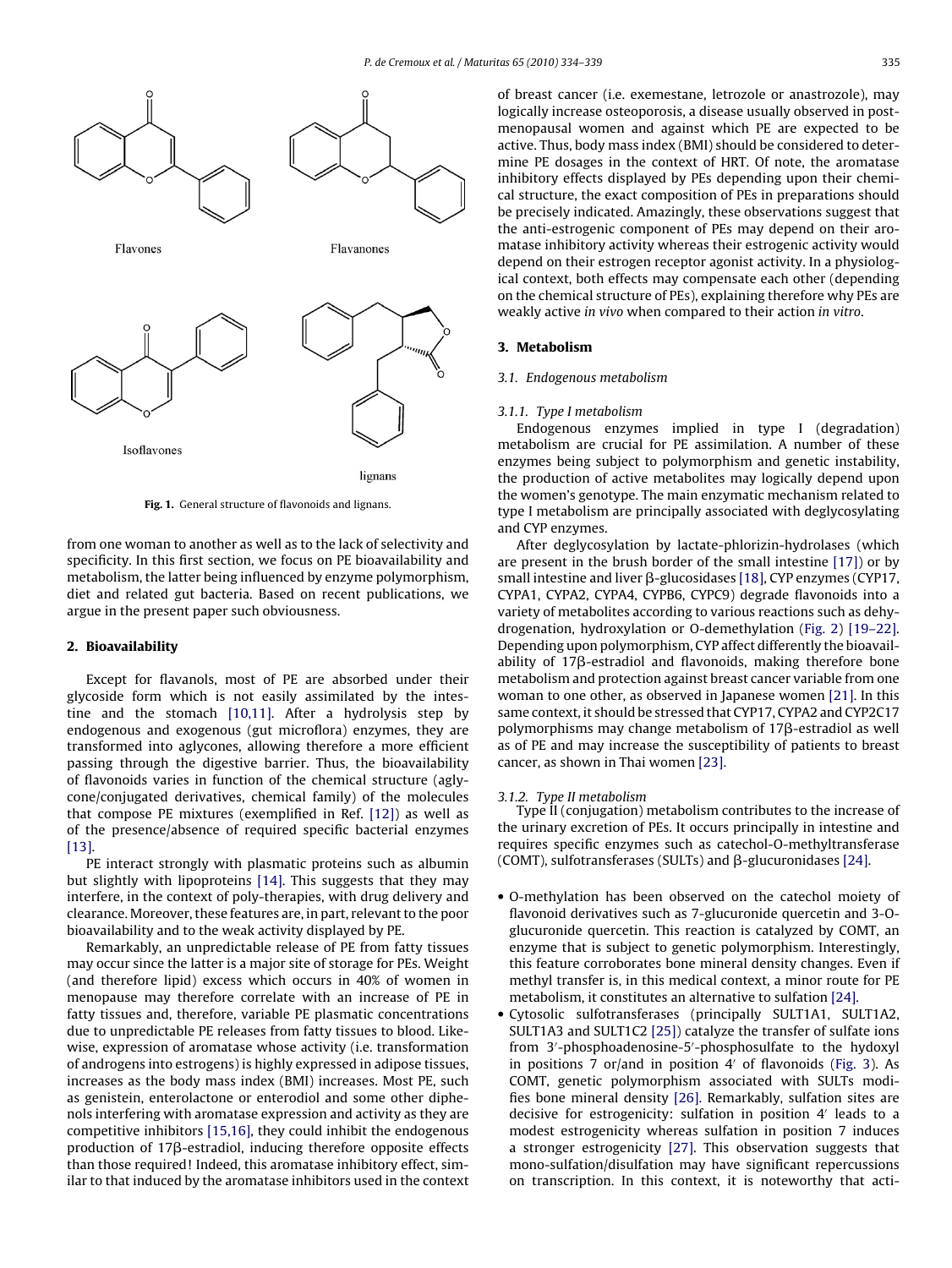<span id="page-2-0"></span>

**Fig. 2.** Endogenous metabolism of flavanones and flavones (illustrated by naringenin) by CYP enzymes.

vated SULT subtypes depend upon PE species and plasmatic concentrations. For example, chrysin is sulfated by SULT1A1 at low concentration whereas it is sulfated by SULT1A3 at higher concentration [\[28\]. S](#page-5-0)trikingly, SULTs are increased in hormonedependent tumors and have been suspected in cell proliferation [\[25\]](#page-5-0) by activating procarcinogen and promutagen xenobiotics. Such an observation suggests that SULT inhibitors could be a priori beneficial and may lead to novel anticancer approaches. In this regard, it is interesting to outline that flavon-5-ols, flavon-3-ols, quercetin and resveratrol inhibit the activity of SULT1A1. Unfortunately, the consequent increase of  $17\beta$ -estradiol compromises such perspectives [\[25,29\]. A](#page-5-0)mazingly, these observations suggest that PE degradation is different between tumoral and normal tissues.

• Endogenous reticulum endoplasmic uridine diphosphoglucuronyltransferases (UGT1A1, UGT1A3, UGT1A6, UGT1A8 and UGT1A9 isoforms) that facilitate the urinary and biliary elimination of metabolites after glucurono-conjugation in position 7 and 4' of flavonoids are also subject to polymorphism, as highlighted with UGT1A3 [\[30\].](#page-5-0) In addition, free flavonoids can be regenerated by bacterial  $\beta$ -glucuronidases, leading therefore to entherohepatic recirculation and increase of PE half-life time [\[2\].](#page-5-0)

### 3.2. Exogenous (gut microflora) metabolism

PE are easily metabolized by intestine bacteria through O-deglycosylation, O-demethylation, dehydroxylation, hydrogenation, lactonisation or ring cleavage reactions. Composed of more



**Fig. 3.** Type II (conjugation) metabolism of flavanones (exemplified with 8-prenylnaringenin).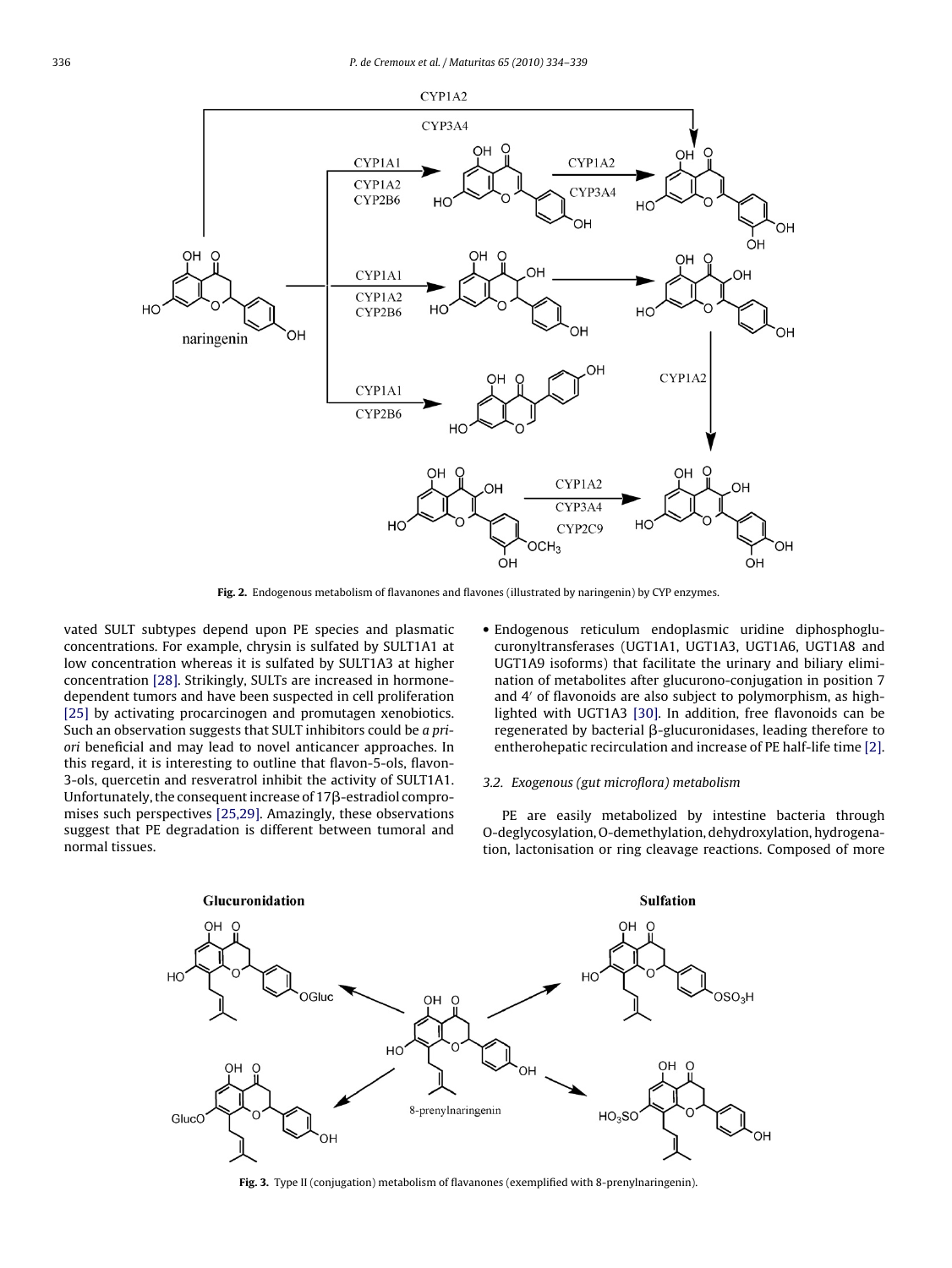<span id="page-3-0"></span>

Fig. 4. (a) Gut microflora metabolism of isoflavonoids (exemplified with daidzein). (b) Gut microflora metabolism of lignans (exemplified by matairesinol glucoside and secoisolariciresinol diglucoside).

than 400 different species, gut microflora depends upon age, ethnic origin, diet, intestine transit, pH, acetate production, endogenous metabolism, as well as a number of pathologies. Amazingly, these observations support the concept of "in vivo gut microflora instability" and, therefore, PE metabolism instability.

• As previously highlighted, O-deglycosylation is required for efficient absorption of flavonoids. Catalyzed by a number of Gram+/Gram− bacteria, this reaction occurs in the jejunum and is partially achieved by bacterial  $\beta$ -glucosidases (Fig. 4a) [\[31–35\].](#page-5-0) To a lesser extend, C-deglycosylation occurs during the biocon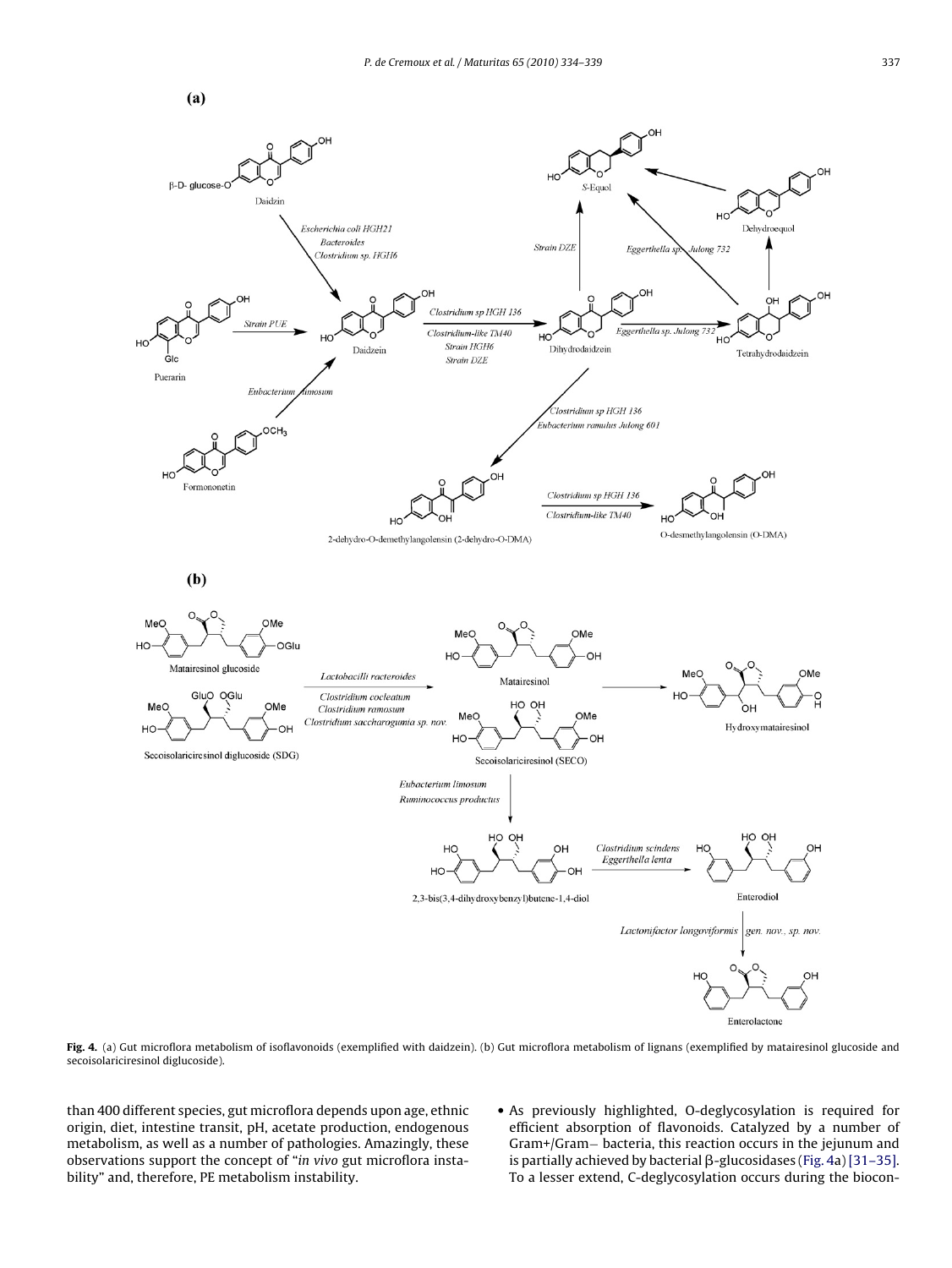version of puerarin into daidzein by the strain PUE ([Fig. 4a](#page-3-0)) [\[36\].](#page-5-0)

- As observed with isoflavonoids and enterolignans, Odemethylation reactions imply intestinal bacteria such as bifidobacteria, Eubacterium limosum (Eubacterium sp. ARC-2) or Ruminococcus productus ([Fig. 4b\)](#page-3-0) [\[37–39\].](#page-5-0)
- Dehydroxylation is relevant to isoflavonoids (after the reduction of the carbonyl in position 4 into the hydroxyl analog by Eggerthella sp. Julong 732 or directly by the strain DZE, [Fig. 4a](#page-3-0)) and to enterolignans, as exemplified by the transformation of 2,3-bis(3,4-dihydroxybenzyl)butene-1,4-diol into enterodiol by Clostridium species and Eggerthella lenta ([Fig. 4b](#page-3-0)). Remarkably, Eggerthella sp. SDG-2 and the strain ARC-1 participate in enantioselective dehydroxylation. Eggerthella sp. SDG-2 dehydroxylates (−) dihydroxyenterolactone whereas the strain ARC-1 dehydroxylates (+) dihydroxyenterolactone [\[40\].](#page-5-0)
- The reduction of the 2–3 double-bond of a number of flavonoids is mediated by bacteria that utilize hydrogen such as methane producing and sulfate reducing bacteria. According to this statement, Clostridia species [\[41,42\]](#page-5-0) [\(Fig. 4a](#page-3-0)) or Eubacterium rectale [\[42\]](#page-5-0) afford the active metabolites equol, O-DMA, enterodiol, enterolactone and 8-prenylnaringenin [\[39,40,43\].](#page-5-0)
- Lactonisation and ring cleavage reactions are two additional metabolism pathways that are specific of lignans and flavonoids, respectively. Whereas the first is observed in the presence of Lactonifactor longoviformis gen. nov., sp. nov., the second is mediated by clostridia species or Eubacterium ramulus Julong 601 [\[44\]](#page-5-0) with, however, a preference for flavonoids with a hydroxyl in position 5 ([Fig. 4a](#page-3-0) and b) [\[34\].](#page-5-0)

Amazingly, these observations suggest that not only enzyme polymorphism but also gut microflora population may have crucial repercussions on the release of active PE. Gut microflora depending upon diet habits, the latter may have crucial repercussions on PE-responsiveness [\[42,45,46\].](#page-5-0)

Most of PE metabolites produced by intestinal bacteria being active, their stereochemistry must be also taken into account. For example, the bacterial metabolism of isoflavones [\[36\]](#page-5-0) leads to the very active only metabolite S-equol [\[34\].](#page-5-0) It is of note that S-equol ([Fig. 4a](#page-3-0)) binds to ER $\beta$  with a 13 times higher affinity than R-equol and a two times higher than  $(\pm)$  equol [\[41,47\]. E](#page-5-0)R $\alpha$ distribution in tissues depending upon the age and the pathophysiological context of patients, these factors should be also taken into account.

Hence, the activity of intestinal bacteria with regard to possible tumor promoting effects in women with breast cancer predispositions seems likely, the latter being implied in the biosynthesis of active metabolites.

O-Dma is also a very active metabolite. O-Dma is produced by 80–90% of the population, whereas equol is produced by 30–40% of the population (20–30% of adults from western populations and 50% of Japanese women), suggesting strong variations towards therapeutic responsiveness and toxic effects [\[48\]. T](#page-5-0)hus, isoflavone consumers should be systematically classified as "equol producers" or "equol non-producer" as well as "O-Dma producers" or "O-Dma non-producers" [\[1,35\]. A](#page-5-0)t least, it is of note that O-DMA producers have a 6% higher total (leg and head) bone mineral density when compared to non-O-DMA producers [\[49\].](#page-5-0)

#### **4. Conclusion**

In the present review, we have explored the metabolic factors that make in vivo pharmacology of PE extremely variable and benefits resulting from their use quite ambiguous and most of time unconclusive. In respect to PE metabolism discussed in this section, it would be necessary to consider the physiopathological context, diet habits, ethnic origins as well as the phenotype and gut microflora population (based on questionnaire) for each women. Such requests being arduous and difficult to implement, innocuousness and efficacy of PE will be subject to debates, since moreover chemical nature of PE in commercial botanical extracts are not well defined. The presence of the products as aglycones or conjugates should be precisely stated. In this aim, dosage methods should be perfected. Indeed, Boniglia et al. [\[50\]](#page-5-0) have recently shown by highperformance liquide chromatography coupled with an UV detector that most preparations do not contain the content of isoflavones declared by suppliers. Thus, the exact qualitative/quantitative composition of PE in such preparations would be precisely provided by the supplier, as for drugs. Finally, we recommend to patients to use PE under a strict medical survey.

#### **Contributors**

Dr. Patricia de Cremoux, Associate Professor, University René Diderot - Paris 7, PhD, physician, Head of Pharmacology Unit (Tumor Biology Department), Institut Curie, Paris (France) has contributed to this work by participating to the discussion concerning the effects of diet on gut microflora. Also, she has participated to the discussion concerning enzymatic polymorphism and the associated effects on phytoestrogen bioavailability and metabolism.

Dr. Pascale This, physician in endocrinology and gynecology in Institut Curie (Paris, France) and in the Centre de la Femme (Service of Gynecology – Obstetrics) in the Hospital of Versailles has participated to this work by developing the clinical consequences of phytoestrogen bioavailability and metabolism changes.

Pr. Guy Leclercq, Professor – holder of the agrégation, Director of the Laboratoire J.-C. Heuson de Cancérologie Mammaire, Université Libre de Bruxelles (U.L.B.) - Institut Jules Bordet, Brussels (Belgium) is a biochemist and is a world-famous specialist in endocrinology. Its critical view on estrogens and related mechanisms was indispensable. He has participated to all aspects of this work.

Dr. Yves Jacquot, Pharmacist, Professor Assistant in the University Pierre et Marie Curie (Paris 6), is researcher in bioorganic chemistry in the University Pierre et Marie Curie (CNRS - UMR 7203) and in the Ecole Normale Supérieure (ENS) in Paris (France). As a pharmacochemist specialised in estrogens and the biomolecular aspects of the estrogen receptor, he works among others on the synthesis of estrogen receptor modulators that share peptidic structures or benzopyranic and coumarinic motifs. Yves Jacquot has initiated the project and is the head of project. In this work, he has developed the bioavailability of phytoestrogens as well as the molecular and enzymatic aspects of the metabolism of phytoestrogens.

#### **Conflict of interest**

No competing interest has to be declared.

#### **Provenance and peer review**

Not commissioned. Externally peer reviewed.

## **Funding**

Funding was provided by the Centre National de la Recherche Scientifique (CNRS), the University Pierre et Marie Curie, Institut Curie (France) as well as by "Fonds J.-C. Heuson de Recherche en Cancérologie Mammaire" (Belgium).